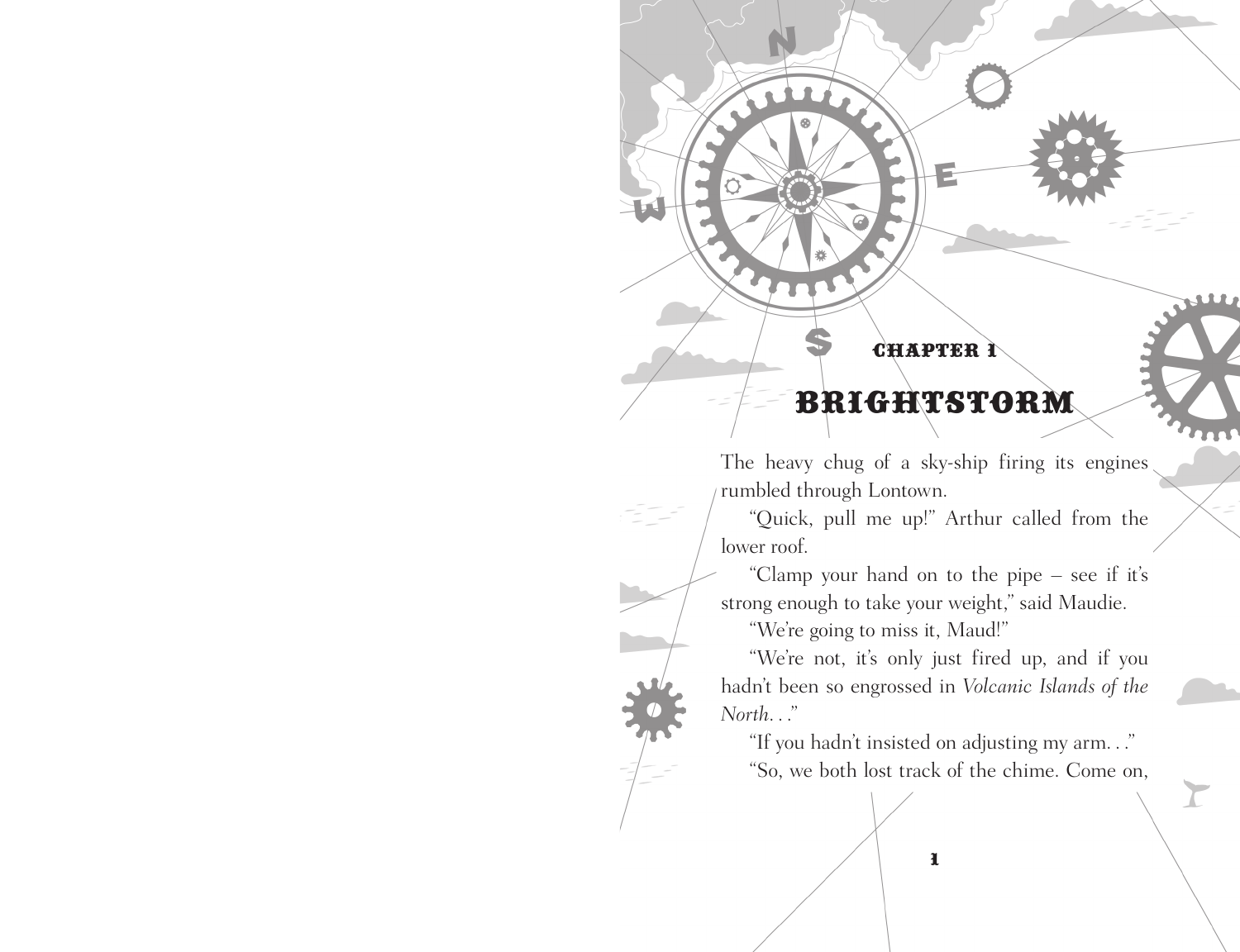Arty, I want to see if the modification to the fingers helped."

Arthur sighed. Using his left hand he raised the iron arm attached to his right shoulder, then folded the metal fingers around the pipe. But as he tried to pull himself up, it juddered and slipped down.

Maudie shook her head and looked away in thought. "They need more tension."

"Just help me up, will you?"

"Perhaps if I use Harris screws," she said.

Arthur found a small jut of brick about halfway up the wall between upper and lower roof, and used it to launch himself with his left foot. He narrowly grabbed the lip of the roof and swung his other leg so that his foot hooked the edge, then he heaved his body up. "Thanks for nothing, Maud."

"You totally had it, Arty."

Their eyes met. "Race you to the top!" they said together, then scrambled up the tiles like a pair of wild cats.

They reached the topmost part of the roof at the same time and straddled the ridge, out of breath and laughing.

"Poacher will freak if she catches us up here again," Maudie said.

"It won't be the first time."

"Or the last."

At that moment, the sky-ship rose from the distant docks above the domes and spires of the city skyline. Maudie took her uniscope from her tool belt. "Standard double engine. . . ooh, dipped haltway fans and a swivel blade propeller – good choice."

"Let me see!" Arthur said, tugging the uniscope from her hands. "I bet Jemima Jones is at the helm. I read that her father was letting her captain the first flight."

"Look at the balloon shape. Is that two montgolfieres?" Maudie snatched the uniscope back.

"And have they positioned the sail in between?" "Yes, you're right."

"Strange. . ."

"Choice. And it's smaller than I expected for a new sky-ship."

"Well, they only need to get to Creal. The Joneses don't care about the far reaches of the Wide, they only care about exploring caves to find gems."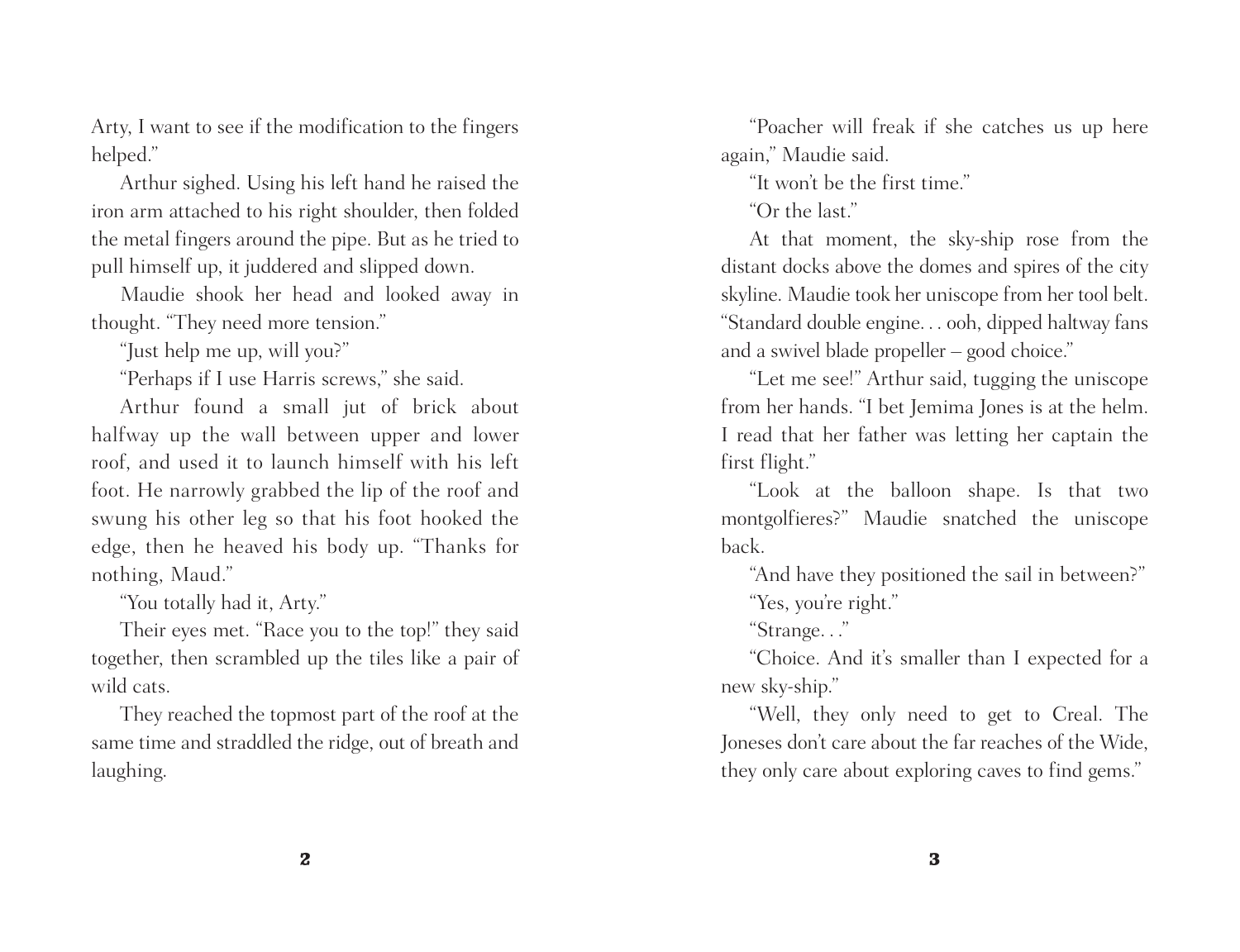"Or maybe they're just looking for a shortcut. They say the caves of Creal are so deep that they reach all the way to Tarn."

They fell silent as the sky-ship flew towards them, over the great dome of the Geographical Society, as was tradition for the start of every expedition, before turning west and chugging into the distance.

Arthur glanced across at Maudie. The red ribbon holding back a lock of rusty brown hair had come loose and dangled across her forehead. Her freckles blushed bright in the sunlight and her eyes were set in a concentrated frown. Every feature of Maudie's face mirrored Arthur's almost perfectly, and he knew her thoughts at that moment were exactly the same as his.

He squeezed her shoulder. "He'll be back soon."

"It might be another moon-cycle, or more if they've hit bad weather."

"I hope not. I'm not sure I can put up with Poacher for that long!"

Maudie pulled the ribbon from her hair and gave it to Arthur. He passed it under a strand of her hair and pulled it to the side. Maudie took the other end and between them they made a bow. They had always tied it together from a young age. Dad said it would be a good way to help Arthur learn to be twice as skilled with one hand.

Something caught his eye below  $-$  a woman walked briskly across the square. "Who's that?"

"I don't know, but she seems to be heading towards our house."

"Then let's see if we can get there before Poacher!"

They skittered down the tiles and on to the flat section of roof outside Arthur's room. As Arthur scrambled through the open window, two steely knocks echoed through Brightstorm House.

The footsteps of Mistress Poacher clonked along the corridor below. For someone so thin she made quite an impact.

They barged out of his room, down the stairway, and past the housekeeper, sending her into a full spin as they raced along the hallway.

"Well, really! I should hope it's your father back to teach you some manners."

Arthur could imagine her narrow-eyed glare behind them, her lips squeezed tight as though tasting something sour.

Maudie reached the door first and flung it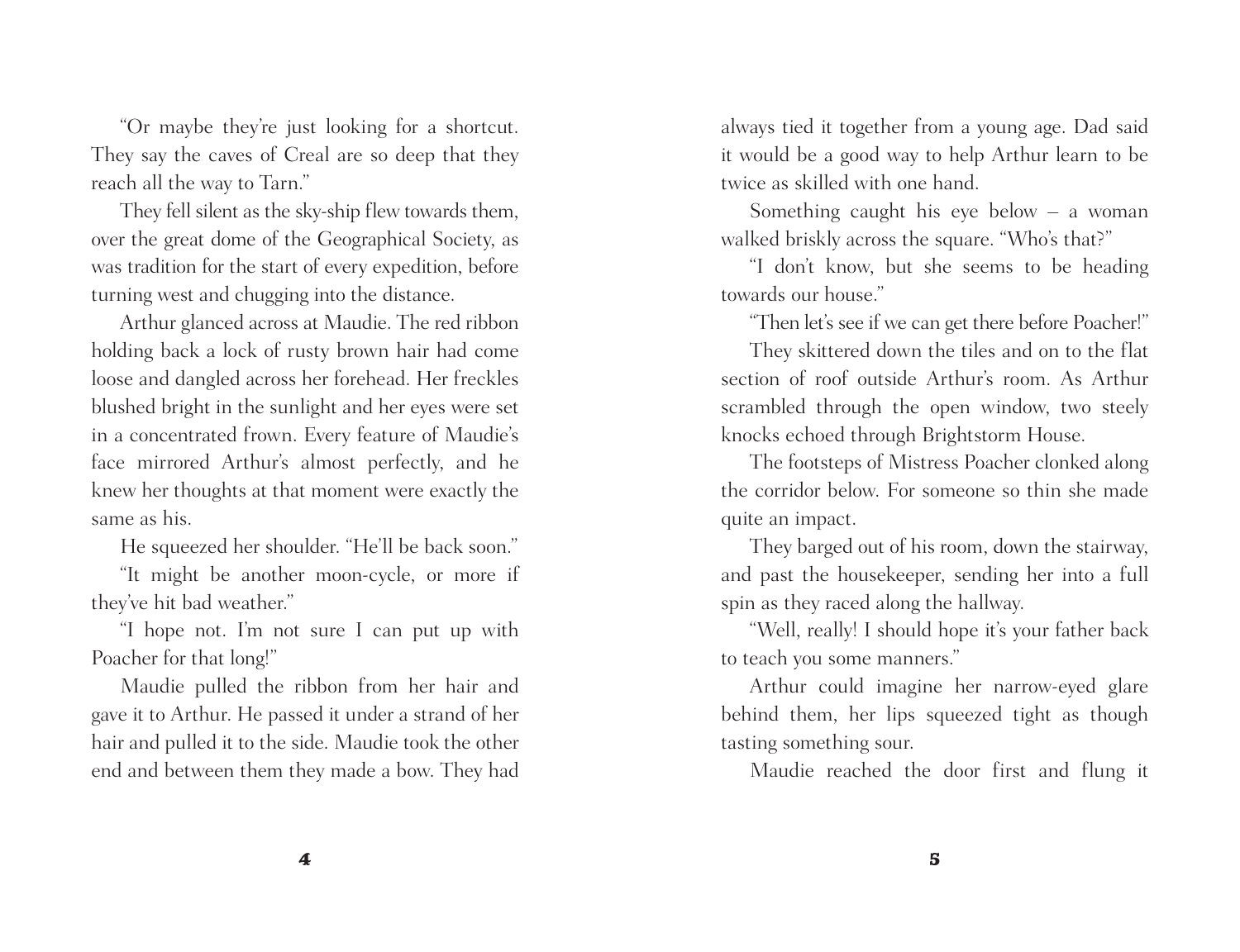wide. There was a dumpy woman with grey curly hair melding into the great furry collar of her coat. She frowned and looked between them. "Is your guardian here?"

"We don't have one," Arthur said.

"Or need one," Maudie added, glancing over her shoulder at Mistress Poacher.

"We have a father. . ."

"But he's on an expedition."

The woman pushed her spectacles up the bridge of her nose. Her gaze rested for a moment on where Arthur's right arm would have been, if he'd had one.

"A snake attacked him in the Northern Marshes. Arthur killed him with a knife."

The woman's frown deepened. "How shocking."

Arthur shrugged. "I didn't have a choice; it was me or the snake."

The furry collar of her jacket moved. Arthur blinked and looked at Maudie to see if she'd seen it too.

Mistress Poacher put her arms between the twins and prised them apart. "This is the Brightstorm residence. Can I help you?"

"Are you in charge?"

Mistress Poacher lifted her chin. "Yes."

"My name is Madame Gainsford."

It was vaguely familiar, but Arthur couldn't quite place it.

Madame Gainsford blinked several times and pursed her lips as though the whole business of standing on the doorstep made her feel unwell. "May I come inside and talk with you?" Her eyes briefly flicked down to the twins. "Alone?"

The fur collar moved again. This time it raised a head and winked. It wasn't a fur collar at all – she had an animal draped around her neck. Then Arthur remembered where he'd heard the name; Madame Gainsford was on the Council of the Lontown Geographical Society. "Is it about Dad?" he blurted out.

"Are they nearly home?" Maudie added.

But their questions hung unanswered as Mistress Poacher pushed them out of the way and ushered Madame Gainsford along the hallway to the library. They followed behind, but Mistress Poacher put a firm hand up. "You two can get back to. . ." she waved her hand, "whatever it is you spend your days doing." She turned to Madame Gainsford. "Any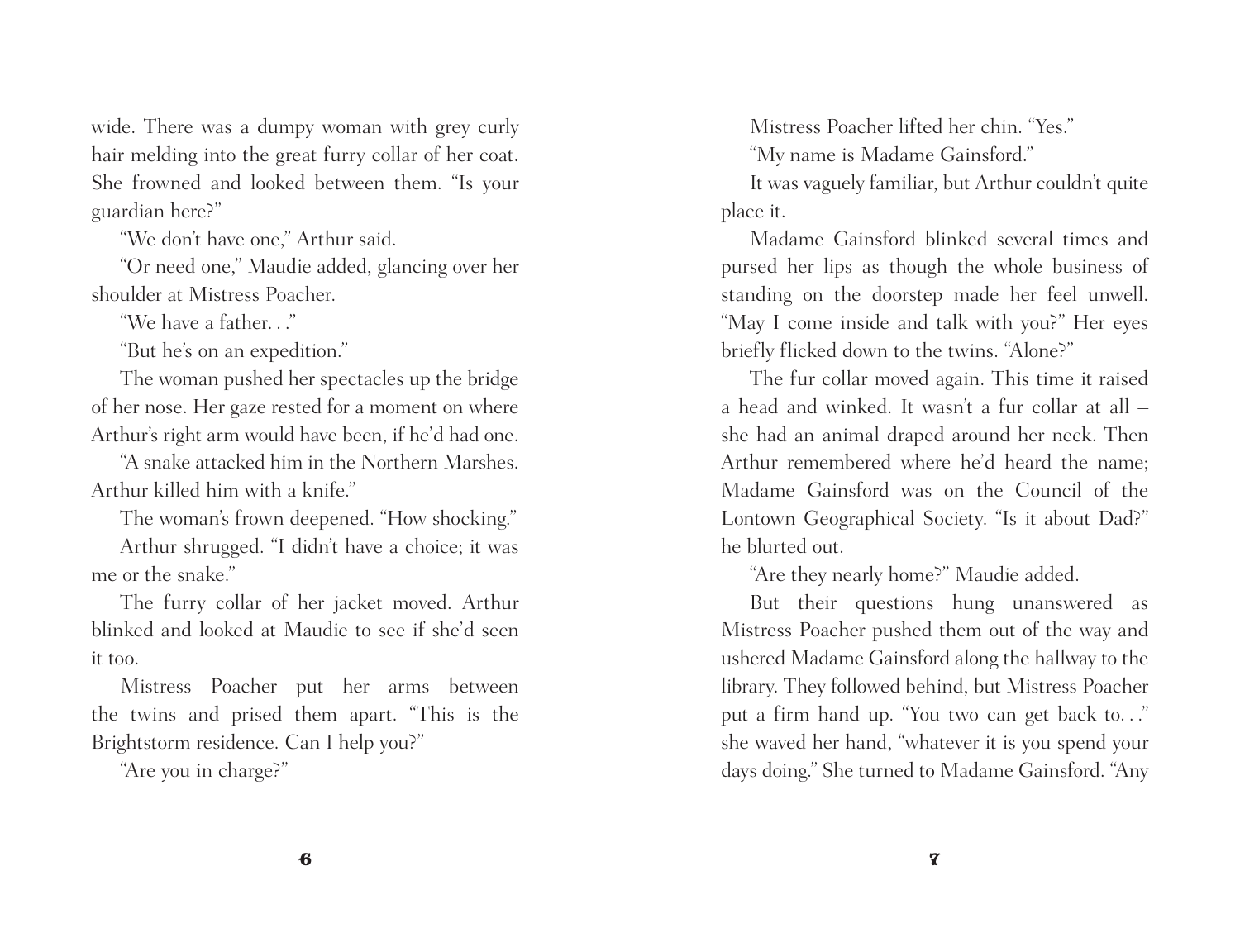sensible father would have sent them to boarding school for a proper education, but I suppose new explorer families don't hold the same values as the genuine bloodlines."

Then with a dull thud, the door shut.

"Did you hear that? Genuine bloodline, what nonsense," Arthur said.

"More to the point, did you see that thing?" Maudie said.

"Around her neck!"

"I know!"

"It actually moved."

"I think it was a stoat."

"And definitely a sapient."

There was the scrape of chairs being pulled out. Maudie put a finger to her lips, but no matter how closely they pressed their ears to the door, all they could hear was hushed talk.

"I wish we *had* been to the Northern Marshes," Arthur whispered.

"We will one day." Maudie smiled. She began drumming her fingers silently on the wall. "Maybe he's been delayed. It's probably a problem with the sky-ship – I told him he needed a better flexer pump. He's likely stuck in the Second Continent somewhere, unable to find replacement parts."

Arthur nodded, but a strange fear rose inside him.

The door suddenly opened. Madame Gainsford hurried past without looking at either of them. The stoat scurried at her heels and jumped back up around her neck as she let herself out the front door.

"That didn't take long," Maudie whispered.

The fire had gone out in the library hearth and Mistress Poacher sat at the dark oak table, her hands clasped so tightly that the veins in her wrist stuck out. Mistress Poacher was a late replacement housekeeper hired just before Dad had left for the expedition, and they'd soon discovered the smiles of her initial interview were just a show she'd put on for Dad. Every sound they made seemed to irritate her – she, like many in Lontown, thought children should be invisible. Not like Dad, who always had time for them.

Her shoulders rose as she took a breath, and her gaze flickered between them. Arthur was sure her usual harshness had softened, and there was a rare glimpse of warmth, or was it a glimmer of pity? But she straightened up, and it disappeared.